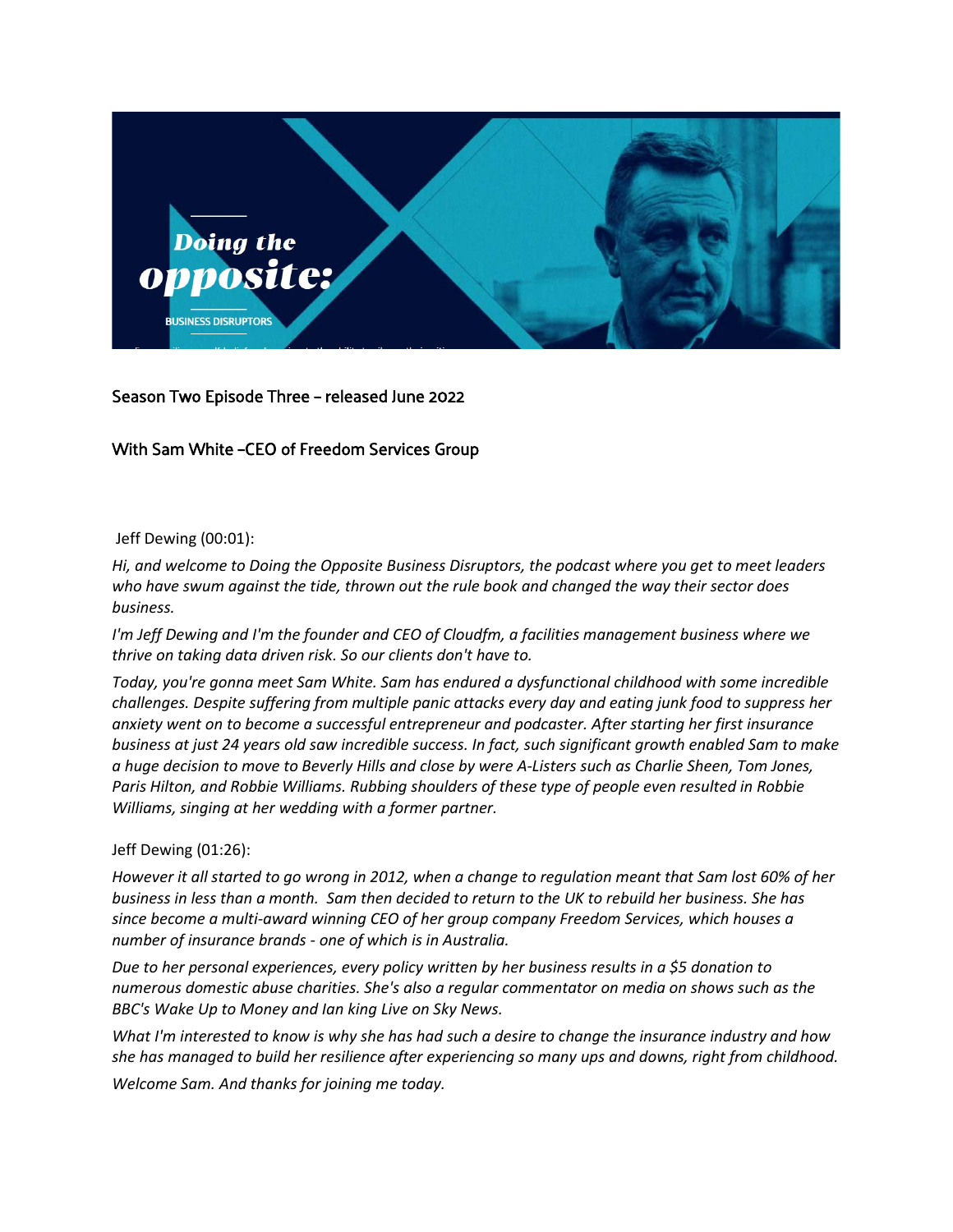# Sam White (02:58):

Thank you very much for having me, Jeff.

### Jeff Dewing (02:59):

*You're on and welcome. Can't wait, I'm looking forward to this, right. So Sam, can you perhaps set the scene for us - why you started your first business at 24 and then after enjoying its success and move into - wait for it - Beverly Hills - what was the regulation change that was so devastating to you and your business that resulted in you returning to the UK?*

### Sam White (03:27):

Wow. Yeah. So why did I start a business when I was 24? I mean, the simple answer is probably that I'm unemployable, which is probably true of you too, Jeff? I find most entrepreneurs that I meet are unemployable. Some of us were unemployable from a very young age. Like I I've always I don't like to say anti-establishment, but I, I, I guess a little bit, you know, I've always challenged authority. I got chucked out of Sunday school when I was like six after probably only one kind of session for asking too many questions. <Laugh> and I think, I think that was that, that was probably a key factor for me. So I, I went to university, did a psychology degree had to leave that because of family circumstance, I had quite a traumatic childhood, mom was a dysfunctional alcoholic and I just really needed to kind of get out on my own and, and kind of have my own space for lots and lots of different reasons.

### Sam White (04:30):

The first job that I got - my first proper job - went really well. So I got promoted loads, you know, I started off in telesales with them. And then within two years I was like head of national accounts. I was on 50 odd thousand a year company car, you know, all, all these things that for a Northern 20 something, female were, were kind of a little bit unheard of. I was earning so much more than my, my kind of peer group. But I wasn't taking very good care of myself. So I was five stone overweight, smoking like a chimney you know, still dealing with a lot of childhood trauma, rather not dealing with it. But the one thing that I was good at was, was work. So, you know, I focused all of the attention on that, but, but there was, there was no real balance there.

### Sam White (05:25):

And then I broke my leg, having a water fight at three o'clock in the morning with some male friends, which was, (as you do) still advised ill advised, still advised dislocated the ankle, broke the leg. So it was laid up for six weeks. I split up with my boyfriend at the time and considering I'm married to a woman now, that's probably just as well. And then my mom died and I think the, the combination of those three things together were just a bit of an epiphany for me that I wasn't living the life that I wanted to live or the life that I should be living. And I just decided that it was the right thing to kind of get out from, from under the, the, the kind of working environment that wasn't working for me.

### Jeff Dewing (06:13):

*Right. And, and so aside from the fact that clearly one reason was that you wanted to, I don't know, control your own destiny, I guess, is the best phrase. What, what, what, what made you, what, yeah, what was it that was gonna be so different about your business?*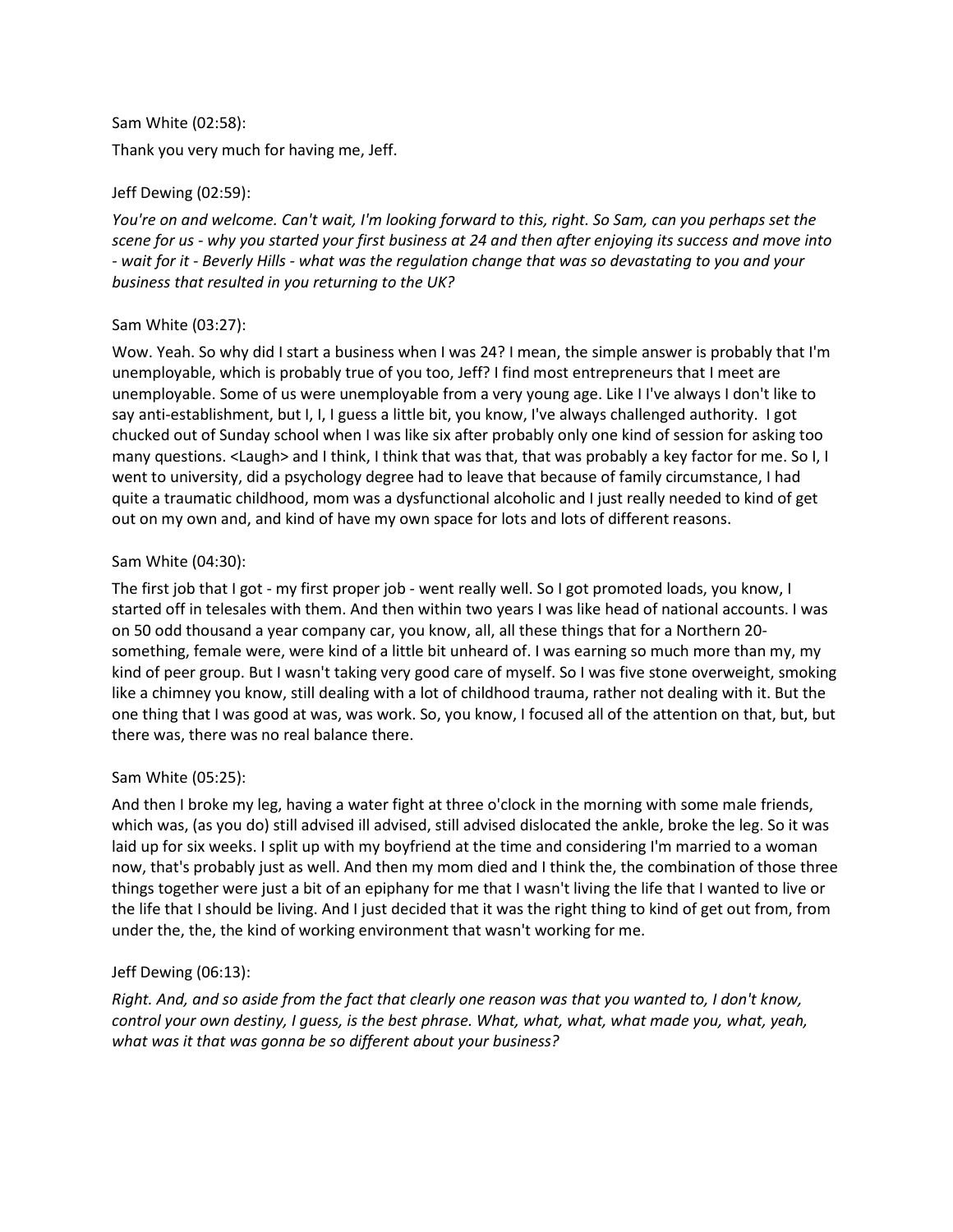### Sam White (06:30):

Yeah. You know, so I think at that age, because I was so young, I was only 24. I, I don't think I had a real crystallized view of, oh, I'm gonna make this incredible business. That's totally different to everybody else. What I knew beyond a shadow of a doubt is that I didn't want anyone else in control of my destiny and I had to be financially independent. That, that, that was it for me. So I, I set up in my sister's conservatory and initially I wasn't doing what I ended up doing - the first few months, I was kind of finding my feet and I was doing sales on behalf of other companies. Cause I knew I could sell. And I had this idea that if I could sell on behalf of other businesses that weren't particularly good at selling that it would gimme flexibility and also interest, you know, I get bored easily.

### Sam White (07:19):

I'm probably, you know, undiagnosed ADHD <laugh>. And so the idea of being able to pop into <laugh> different businesses was, was kind of cool. Yeah. Yeah. But quite quickly I stumbled across a firm that worked in the sector that I'd worked in previously and they were super keen because it got a bit of a reputation for being able to, to get results. And so they were super keen to work with me and that ended up being the business. The first business that I formed, which was Action 365, which was a, a claims management company, which was the same as the business that I'd worked for prior to breaking my leg and, and kind of deciding that I wanted to do something different. And I think I knew - for me it was all about not necessarily reinventing the wheel, just doing it with a different approach and, and what I'd recognized in my previous job was that the relationship side of the business was really important. And the, the, the brokers in the market were looking for businesses that actually really listened to them and took a sort of proactive approach.

### Jeff Dewing (08:34):

*Right. You then obviously went on a journey of quite a lot of success. And then you came out with this wild idea of 'why don't I go of Beverly Hills'? <laugh>.*

### Sam White (08:45):

Yeah, yeah. And, you know, and that was probably one of the things that people were sort of like, what the hell is she doing? But I, I tell you my thing is that I do consider myself to be an entrepreneur and not a CEO. And I sometimes take the role as CEO just because it, the two tend to get shoved together. But, but actually I think it's very different skill sets.

So my sort of role, and I've set up a number of different businesses. And the bit that I get excited about is the first bit, like pulling together all the right elements to get it off the ground, getting the right team in place, kind of all that stuff - love it!! Once it's working, I really have very little interest in being involved. And, and, and I'm probably more of a distraction than a benefit if I'm honest, because you know, I'm, I I've got that kind of, 'I'm always looking to do something new'.

### Sam White (09:40):

So, you know, and in an existing business that you're trying to scale up, you need people that are just gonna grind it down and, and kind of keep to the detail and, and tweak and tweak and tweak. So at that stage, the Beverly Hills adventure I'd, I'd got two really successful companies at that point, but I got management teams in both of them, they were going well, they were, they were producing a lot of profit a lot of revenue and I was just sort of going through the motions and I went over to Beverly Hills with my then partner at, at the time because we were looking at doing IVF and LA is the best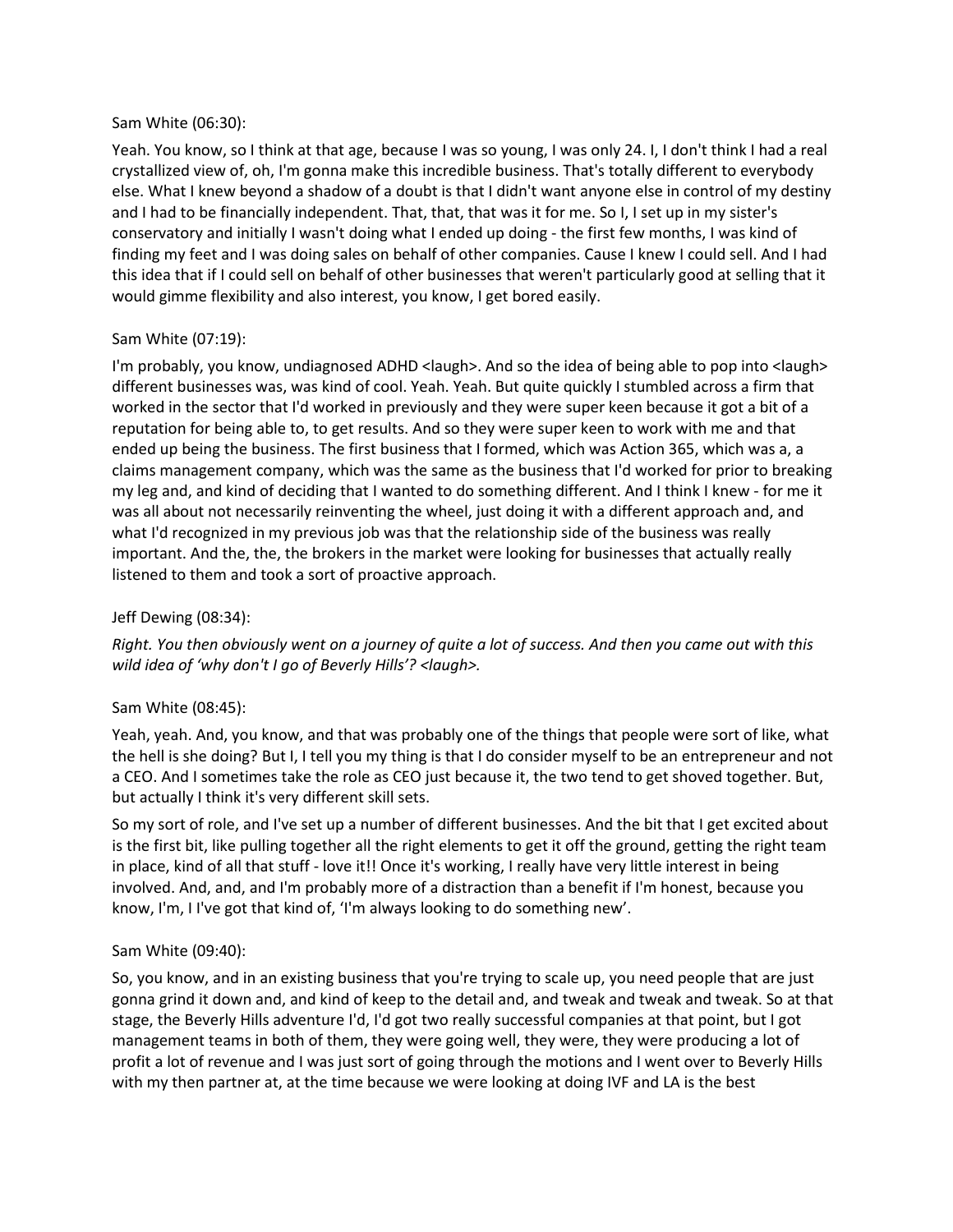environment for our situation to get it done. So I, I, I mean, I, I do lovingly refer to these years as my arsehole years.

### Sam White (10:33):

Mostly because I spent such a ridiculous amount of money on ridiculous shit! And so I, I kind of, you know, there was various things that I, I did during that period of time that I looked back and go 'Really Sam? Did that seem like a good idea at time?' <Laugh> and I rented this house on Mulholland drive, which was called The Boat House that to give you some concept < laugh> it was subsequently rented by One Direction when they were over at that <laugh> so it was… you know, I, I, I won't be so crass as to discuss the cost of it, but it seemed like a good idea at the time anyway. So I rent this house for a month and we go through the IVF process and of course I fell in love with Beverly Hills, because it's like this magical and it was an adventure, you know? And, and so I remember my partner looking at me at the time and saying, 'Oh, I could really live here'. I said, so why don't we, he

### Jeff Dewing (11:35):

### *Was that Tom Jones walking his dog pass the bottom of our road?*

### Sam White (11:37):

<Laugh> that, that did actually happen. That actually happened only he was jogging and wearing this ridiculous wetsuit thing that was obviously some kind of sweatsuit. And he said, 'Good Morning', but yeah. The, I, you know, for me it just, it was like, 'why not'? So one of my sort of core principles is, is always why not. And you are only here for a short amount of time. If you get the opportunity to do something that's you know, exciting or different or whatever, you should take it and just see where you land. Of course. Yeah. And so, you know, she said, 'I'd really like to live here', I said, 'why don't we?'. And so I then started investigating, could I set up a similar company to what I was doing in the UK? Could I do it in, in the states mm-hmm <affirmative>?

### Sam White (12:28):

And I decided that I could whether I could or not is an entirely different matter, but I decided that there was enough there and I was gonna do it. So II gave full autonomy to the management teams in the UK. I rented a house on Mulholland Estates - not the one that I'd got down the road, one, actually in a gated community there. And set about trying to conquer the US market, which was a lot of fun, ultimately not successful, but a lot of fun and a lot of experiences along the way.

### Jeff Dewing (13:07):

*What happened that then enabled you to say, 'do you know what I've gotta go back to the UK'?*

### Sam White (13:15):

Yeah. So that both of the businesses at that stage were completely centered in the claims space. We motor claims, so we were handling claims on behalf of clients. We were working with insurance companies, supporting them with their processes, but the, the, the main sort of thrust of the income was, was in this very specific sort of non-fault motor claims environment. And the government decided that they were going to remove a large proportion of the income that solicitors could make in that environment. And the solicitors were our sort of main customer base. And so it hit us really hard. So there was something like 60% of the income was removed within a, a four week period. And you know,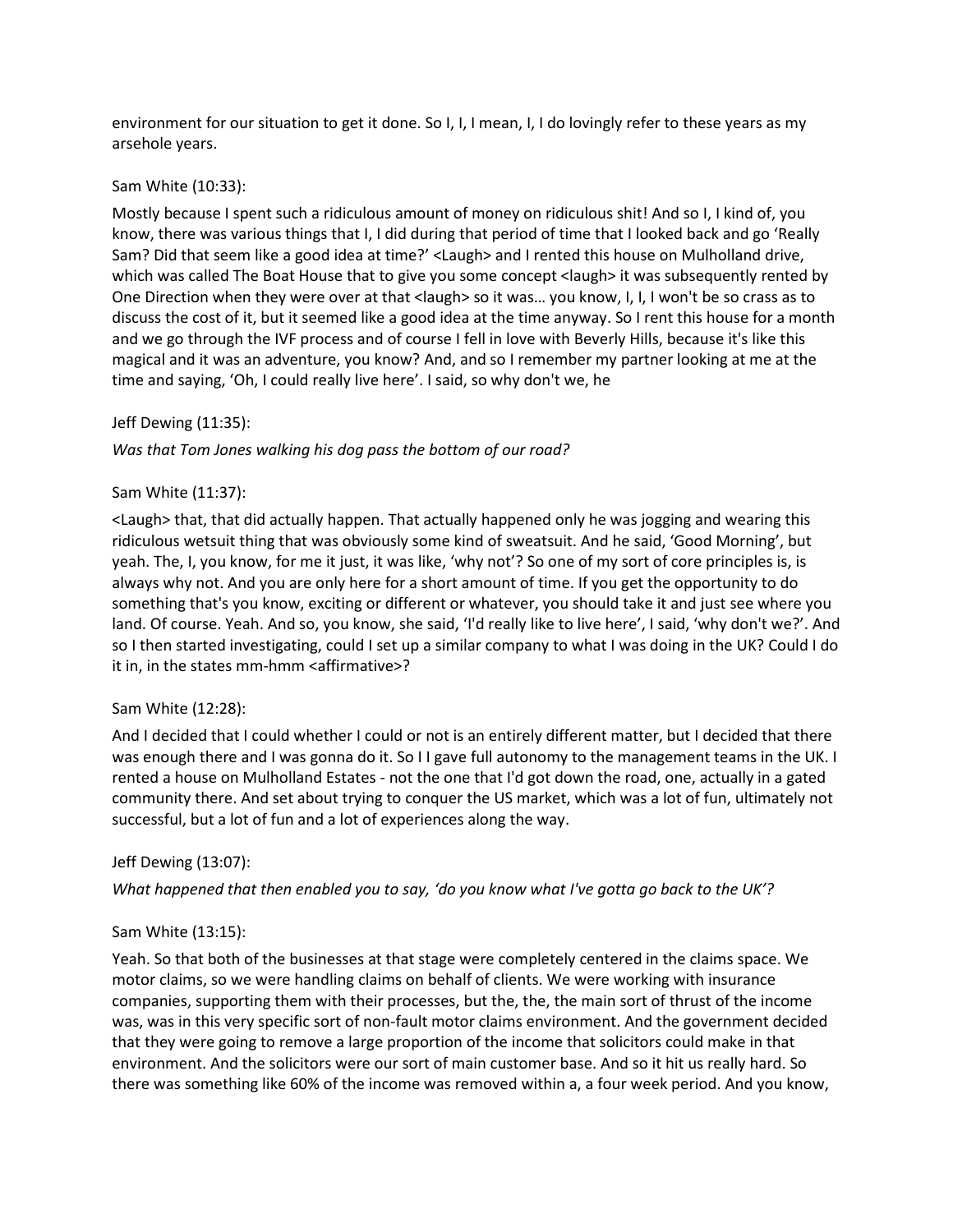the management team that had were, were good people and very solid and safe pair of hands. But in essence, what, what that did was create a situation that we had to almost start from scratch again.

### Sam White (14:15):

So I was back in almost startup mode because I needed to completely reconfigure the business. I think we went down from 350 staff to a hundred staff. And I had to find very quickly new revenue streams that would, would support the gap in the revenue. It was a cold bucket of water, I'm sure you've had similar experiences yourself. It was the first time I'd experienced that because up until then every, every year we'd increased profits every year we'd kind of got bigger and stronger and better. And then it was, you know, suddenly this tidal wave of, of challenges that kind of came across the bow . And it was a, it was a wake up call, as I say, I've been swanning around and spending far too much money on absolute crap. And then you <laugh>, you kind of go,

Jeff Dewing (15:13):

*Yeah, that's what you do. Right. That's part of the journey.* 

Sam White (15:15):

That is part of the journey, yeah.

### Jeff Dewing (15:15):

*The journey. Yeah. And then of course when you, so when you talk about that bow wave when you think about it, I mean, that's not dissimilar to the impact that add on lots of business for, you know, COVID cuz it hit from left field, you didn't see it coming and it's gonna have any instant impact on every business. Wasn't it? So well apart from zoom of course.*

#### Sam White (15:31):

Yeah. Apart from zoom. Yeah. They did very well out of it. Yeah, no one, we got hit again during COVID so that, you know, we'd, we'd recovered, we were in good shape. And again, you know, when, when COVID hit it did make me realize that I probably should have sold sooner. And you know, I think lots of entrepreneurs that end up running what you would describe as a lifestyle business where you, you kind of, you you're making good income, but you, you just sort of using it to support your lifestyle,

Jeff Dewing (15:59):

*Carry on. Yeah, yeah.*

Sam White (16:00):

You carry on. And actually, you know, I think the one lesson for me is probably that rather than just keep building other businesses, I, I should have probably got into that sell-cycle sooner in my, in my journey to get a bit of security back in.

### Jeff Dewing (16:21):

*Yeah. So you're now back in the UK, you are, you've reinvigorate your business. You've got it out to a good space pre COVID. And I completely accept what you're saying when you're a youngster, as I was, I started my fir first business at 24 and you start a business and it is when you think about it, people sort of about, you know, what was your purpose was this? And in those days, your purpose was, was about*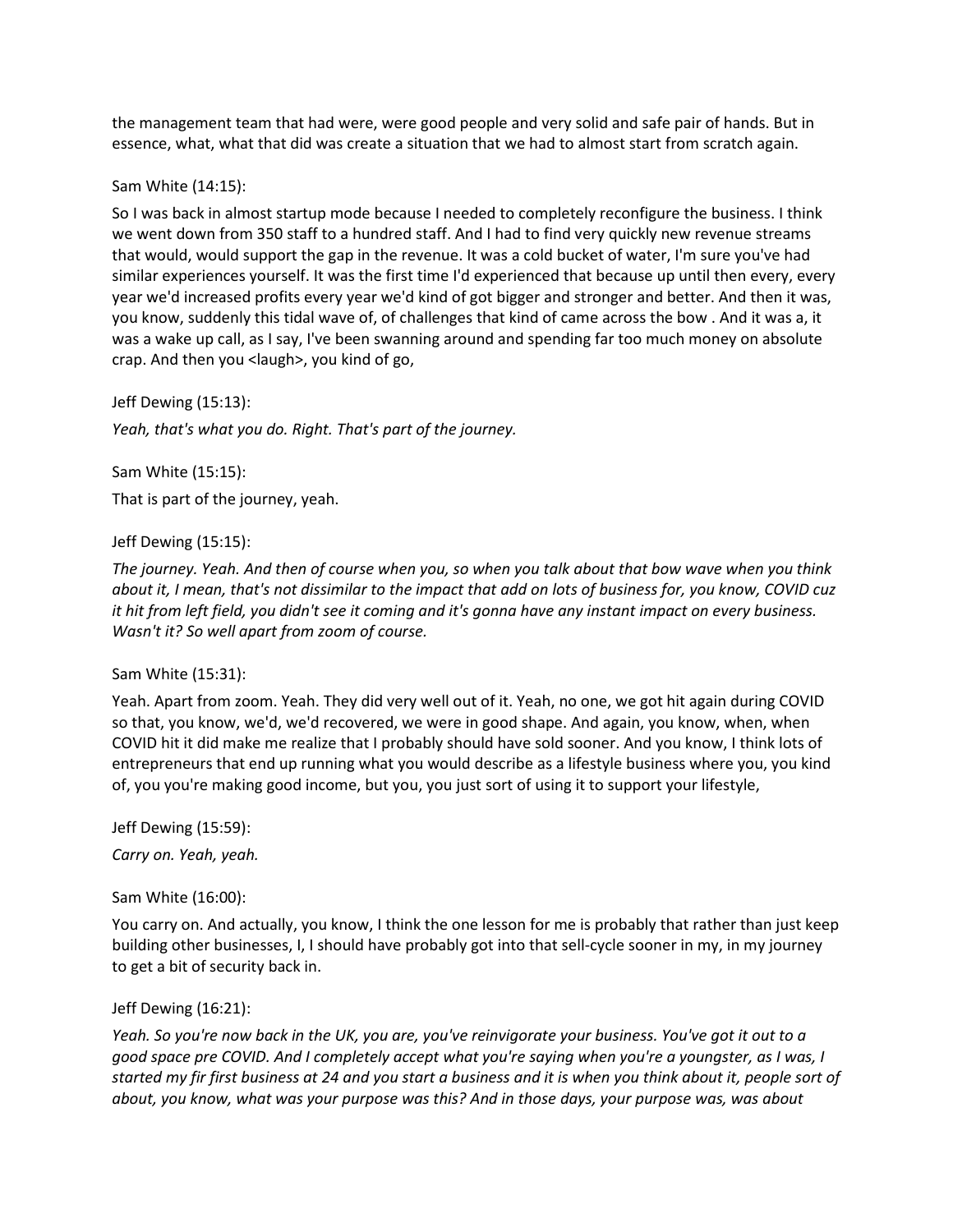*controlling your destiny, being un-influenced by anybody around you. You wanna make the decisions, you wanna decide how your life's gonna be and you want control of it. So I get that. But then as you sort of move through your career and you get more and more experience and, and there's, you know, there's things that are happening around you, you think that's, 'this is just not good.*

### Jeff Dewing (17:03):

*You suddenly understand you, you, you establish your purpose. Right? And our purpose is our industry is, is corrupt and deceitful. And God knows what, there's not a bad person in the industry, but they're all working in a bad environment.* 

*I started this business 45 years old or whatever. And, and grew it from the ground up. I wasn't in a conservatory. I was in a garden shed, but similar story <laugh>. Yeah. and and the, the idea was I wanted to fix the industry, you know, it was about enriching other people's lives. And that, that's my purpose. That's, what's, that's what gets me out of bed every single day, because you've come for that maturity. So how would you align yourself in a similar question about what you are trying to do with the insurance industry, you know, in the environment now you're very, very experienced.* 

### Sam White (17:48):

Yeah. So it is, it is interesting that, and I think probably similar, I set up Stella in Australia a couple of years ago. So similar timeline to you in, in the same way. Yeah, because I'm 47 now. So mm-hmm <affirmative> Stella was at 45. Yeah, I think I, I launched an insurance business in 2016, so I switched sides from the claims business into insurance and insurance is very male dominated and very considered to be quite a staid, sensible industry. And I think for a number of years a lot of my purpose was about challenging the status quo and, you know, challenging their perceptions about what a business leader in that space might look like. So I'm very visible and vocal and noisy. And I talk a lot about, it's more about how we do things as opposed to what we do, because insurance is insurance.

# Sam White (18:47):

Yes. You can innovate with underwriting principles, et cetera, but I'm more interested in the business environment. And I, you know, I'm not a fan of hierarchy. I'm not a fan of this sort of command and control style of leadership that kind of says 'you do it my way or don't do it at all'. And I, I wanted to show that you could empower people and also bring people into teams that they hadn't seen before from different backgrounds, different types of, because there isn't a lot of diversity in the insurance industry. So I've always kind of really pushed that agenda. And then when, when I launched Stellar, it was kind of the perfect synergy of all of the things that I have wanted to push in the sense that Stellar is an insurance product that's designed specifically for women. Now, by that we don't exclude men. So we, we absolutely do insure men, but the product design, the experience, the marketing, everything has been designed from a female perspective. And that's really unusual in the financial services sector because it is so male dominated - inevitably of course we build stuff in our own image. Like you can't help it. It's just, you know, the way that we're programmed.

### Jeff Dewing (20:14):

*Your natural view. Yeah. Yeah.*

# Sam White (20:16):

Your, your natural view is gonna sit in a certain space and I've read this fantastic book called Invisible Women - The Truth about Data Bias. And it just highlights how much stuff is just by default designed by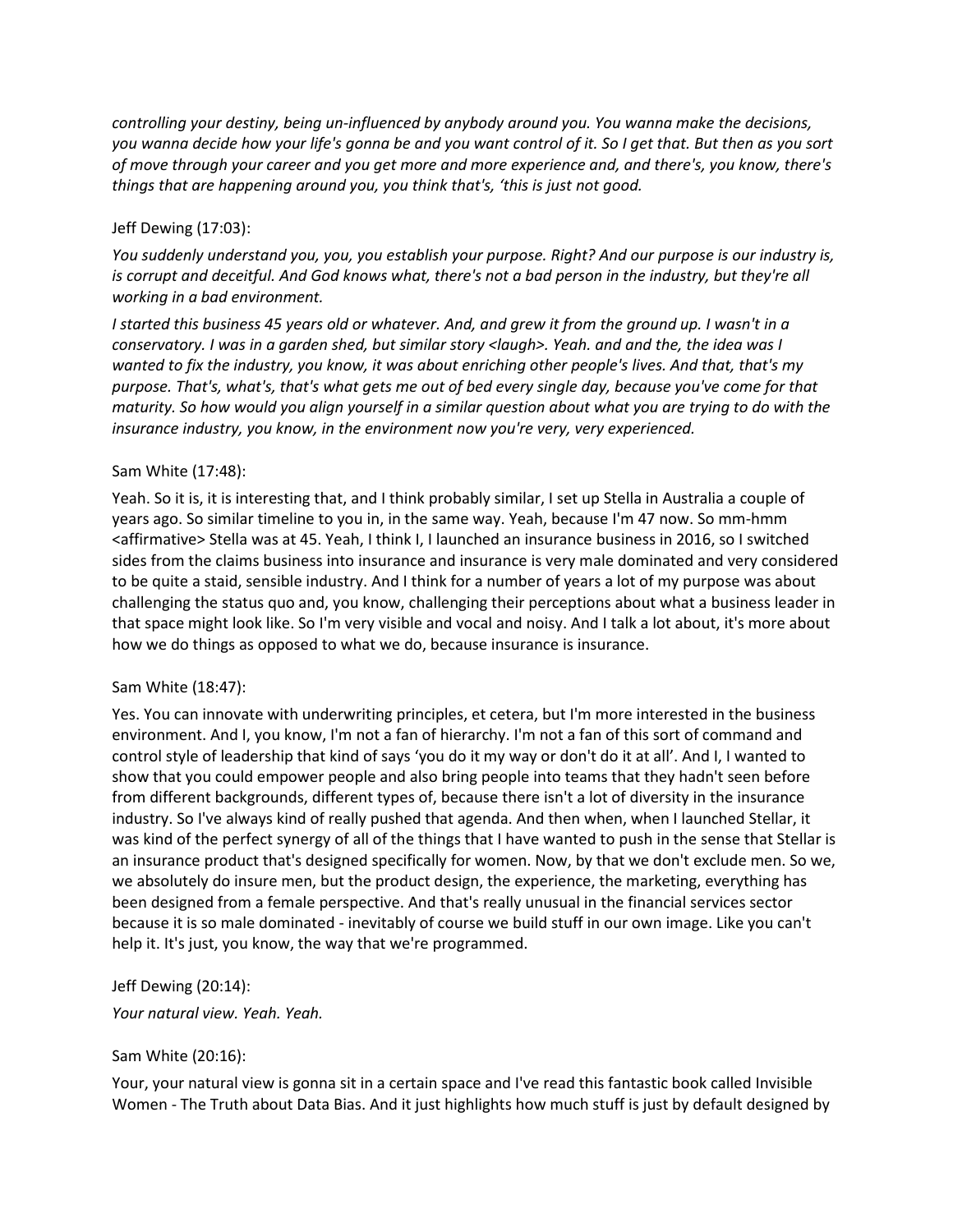men for men, even, you know, we were laughing like even the height of shelves in a kitchen. And, you know, you say that the kitchen is a woman's space, but the shelf height is around the average height of a man, not a woman!!

### Sam White (20:46):

Yeah. Medicines, you know, seat belts, all these kind of things. So, so my purpose really was, was flipping that on its head and saying, can I, can I, can I take something as male dominated as insurance and make it extremely female led and not just, you know, with the design of the products and the way that we treat staff and the way that we kind of approach life. But also we give \$5 from every policy sold to women and girls emergency center. So it, which is a domestic abuse charity in Australia. So it's, it's about that sort of empowerment of, of other women as well.

### Jeff Dewing (21:29):

*So here's my ignorance on the insurance world. So you've just told me exactly and brilliantly what you're doing. And then the first thing that pops into my head is Sheila's wheels.*

### Sam White (21:38):

<Laugh> Everyone always says that everyone always says that. Okay. So Sheila's wheels was a very successful business. No two ways about it, but it, it was a product that was designed by men in what they think women

Jeff Dewing (21:59):

*For*

Sam White (21:59): Women, for

Jeff Dewing (21:59): *Women, women want. Yeah. <Laugh>*

### Sam White (22:01):

And, you know, and again - very successful and I'm sure that I'm sure that there's a huge demographic of women that like their advertising campaign. I personally find it extremely condescending. You know, it's a pink car, right? It's a bunch of women with the hair doing and, and, and Stellar is, is, is not like that at all. Stellar is very kick-ass. It's very, you know, showing a huge range of different demographics in terms of women our our ad campaign is very much about challenging stereotypes that, that are put on women. But it, it it's really about that sort of purpose driven connectivity and yeah. I mean, women are better drivers. Yeah. Get it than men, statistically. And so commercially, it makes it makes sense to give them better rates. We actually can't in the UK now because the European directive meant it, that they were unable to give the discounts to women that women were entitled to based on their driving.

Jeff Dewing (23:08): *But we're not in the EU though*.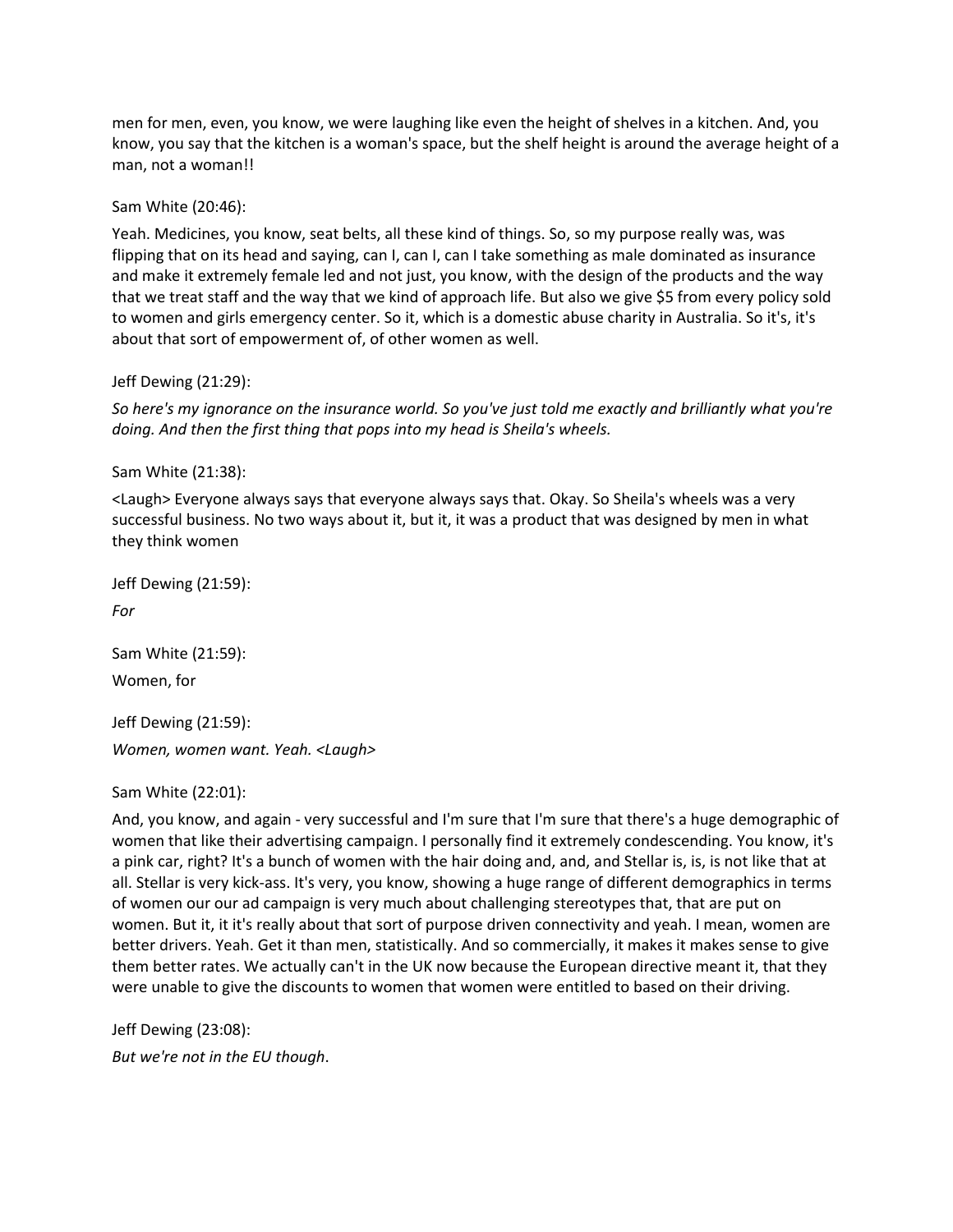### Sam White (23:10):

No. So we should be able to get rid of that law, which is something that I'm looking at at the moment, but it's still in place as it stands at the moment you have to unpick something like that in order for it to go.

### Jeff Dewing (23:21):

*From. Yeah. Yeah, of course. Yeah. So the bit I find really interesting about what you just said there about unconscious bias, I call it. Right. So I've done a podcast with a lady that you may or may not know Mandy Hickson, who is the first woman fast jet pilot. Yeah. And she's a keynote speaker. She's incredible lady and just absolutely blows you away when she speaks. But and I've known her for a few years and she come on my podcast and, and the bit, the story that she tells is, is not dissimilar to yours in trying to go through flight training trying to become a fighter pilot. She fouled every exam that you have to pass. And she took on the establishment and she said, 'this is unconscious male bias'. And in the end she eventually got them to listen to her after just trying to wear people down.* 

### Jeff Dewing (24:10):

*And they eventually said to her, 'look, we're gonna give you a shot of this. And we wanna see how far you get before you fail', just as a test case. So she's got the opportunity of her dreams to fly a jet under the big umbrella that says, 'We're just waiting for you to fail'. Anyway, she went through this process and they accepted and they'd done some tests and they realized that there was unconscious bias. So they changed the methodology of the way they asked the questions of various bits and pieces. And after she'd proven that she was an incredible pilot, they put her through a test again, that they'd now revisited as a result of the, the claims. And she passed every test. Yeah. Yeah. Which proved even though, and like I said, it wasn't, it wasn't, it wasn't on purpose. It was just a natural behavior. And then it, then now enables people to say, do you know what we need to check that there's not unconscious bias in this process because it is excluding people by default.* 

#### Sam White (25:00):

Yeah. Yeah, absolutely. And it was stupid stuff. When I read that book that I'd not even considered, like there's far more male concert pianists than, than women, but the piano itself is designed for male sized hands <laugh> and you know, that put, yeah, it, it puts, it puts women at a disadvantage. And it, you know, it, you, you would, it just, isn't something that you would naturally think of, of course, because it it's, it's stuff that's been around for so long that we just accept that that's the way that it is, but it doesn't mean that it necessarily has to be.

#### Jeff Dewing (25:34):

*No, no, no, of course. And I think the other thing that's also interesting, which I'm, I'm fascinated cause I've been listening to you and picking out the bits that I, I guess push a button for me. So when you go through, you talk about command and control it. It's, it's like, we've all been wired to believe that that's how life should be running in a business environment. Right. You know, 'it's 8:30 or 8:35 are, you're gonna work your extra five minutes on your lunch hour' and all that nonsense. Right. So, and it's taken COVID to give everybody a real slap in head to say, what are you doing? And, and now I find myself in a situation where we have almost, almost entirely, we, we was a, we had five, six offices across Europe and, and employed about three, 400 people.*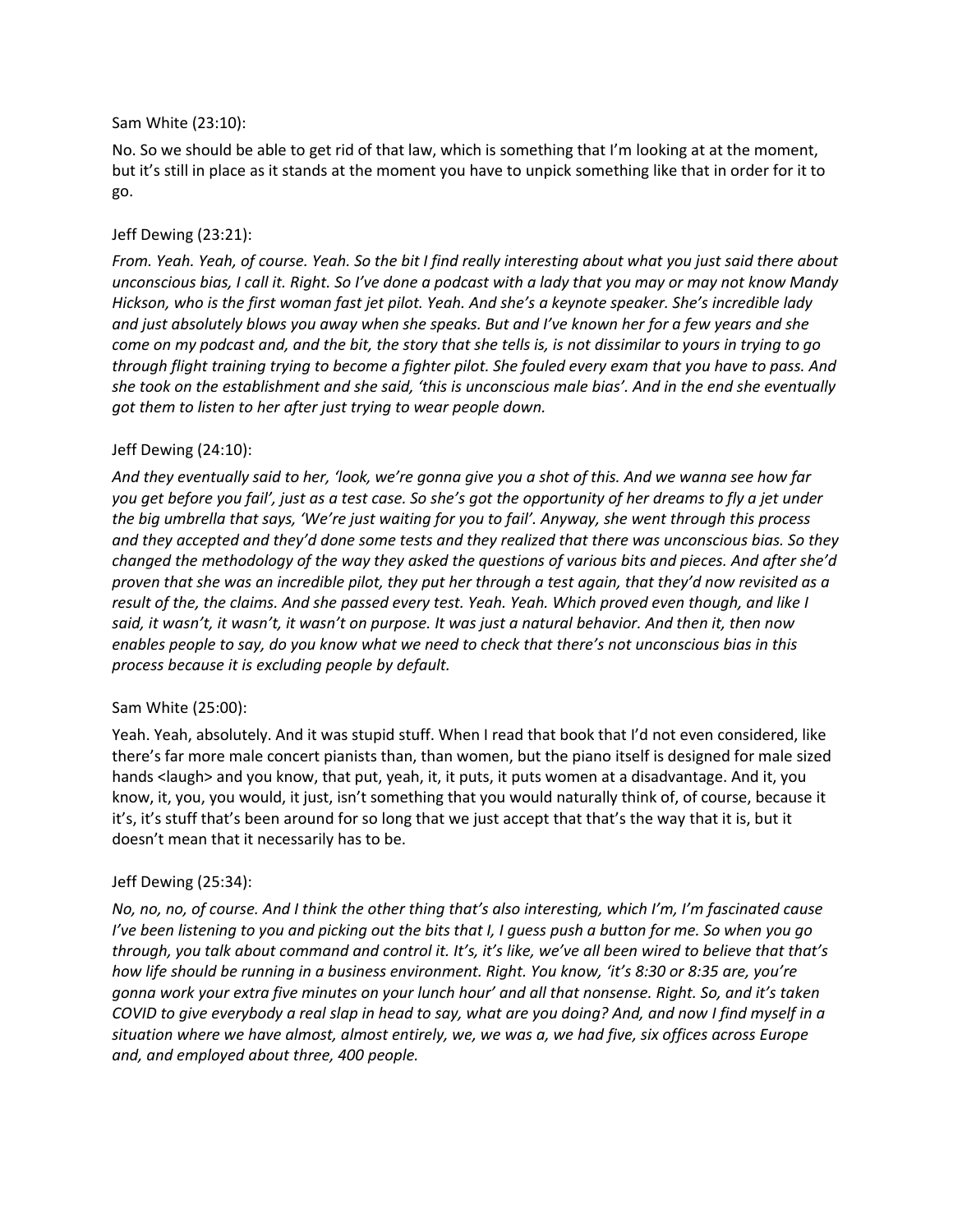### Jeff Dewing (26:18):

*And it was all about you know, the nine to five process and lack of flexibility. And we don't take on parttime workers and yeah, all this, all this sort of stuff that you wired to believe is the way you run a business. And then something like COIVID comes along, gives you a slap and go, what are you doing? And we've now moved to an entire 100% work from home organization where people control their destiny, right? So there's none of this fear and guilt about 'Shit, I've gotta phone the guv'nor up to let know I be late as I've gotta take the kids to school'. Or the partners are having a row, because one thinks their job is more important than the other. And all that stress placed upon people, the kids coming need football practice. 'Well, I can't, I'm working' and you got this natural stress.*

### Jeff Dewing (26:57):

*You think, why is that? Why is, why is that even here? And then of course we are now in a situation where as an organization, no one has a meeting before 10:00 AM in the morning. So the kids, the parents can do the school run and everybody is, you know, switches off at two to go and collect the kids. And, and if they have to spend two hours with the kids doing their homework, then that's what they do, but they control their own destiny. All you do is you agree the outputs that they're gonna do and how they do it is entirely up to them. And we've now found that we have a hundred percent engaged workforce that are a thousand times happier than I've ever seen a group of people be - because they're influencing their own destiny. And you've said the same thing. When you talk about, you know, 'we are a family', you know, it's all about the freedom of choice, the freedom of, of voice the freedom to fail, the freedom to be challenging. And that's what brings the best out to human, right? Whereas otherwise you, you behaving the other way - only 50% of people are coming to work, or they're only bringing 50% of their selves to work because it's apathy and it's robotic. And it's what, you know, 'I'm doing it because I have to', whereas now suddenly people are getting a passion to drive and they're doing what they love.* 

### Sam White (28:01):

And, you know, for me, the psychology of that is, is fascinating. I mean, I, I replaced myself with a psychologist as CEO in, in Freedom. Who had been doing coaching and psychological work with, with the team. And the interesting thing about a sort of command and control model is that if you look at transactional analysis from a psychology viewpoint, it's, you know, the adult child parent role within any kind of dynamic. And, and when you've got that command and control, you are automatically taking a parent role and asking them to take a child role. And there's two things about that. That, that my Andy always says to me is one thing is the child always controls the parent. So is it, you know, as a, as an entrepreneur, you can get very frustrated with work. Like 'why won't they just do what, you know, blah, blah', just, just like, as a parent with a child, we get that, that kind of, and a child always controls a parent.

### Sam White (28:59):

And secondly, it's that, you know, they'll never go any further forward. If it's always, 'I'll tell you what to do and you follow it'. If, because it's a, you know, fundamentally it's, you know, it's a, a ringed kind of dynamic between the two of you that stops them going outside the circle. And actually a lot of the time, as we know as entrepreneurs, you wanna go outside the circle because outside the circle is where the magic happens. And so creating an environment at work that is genuinely adult to adult. So 'I'm okay. You are okay, I'm trusting you. This is the shared problem. And I trust you to go and find a solution to, to, to resolve that'. You just go so much further, farther, faster than you'd ever would under, under another dynamic. But I think in the past I didn't trust myself enough.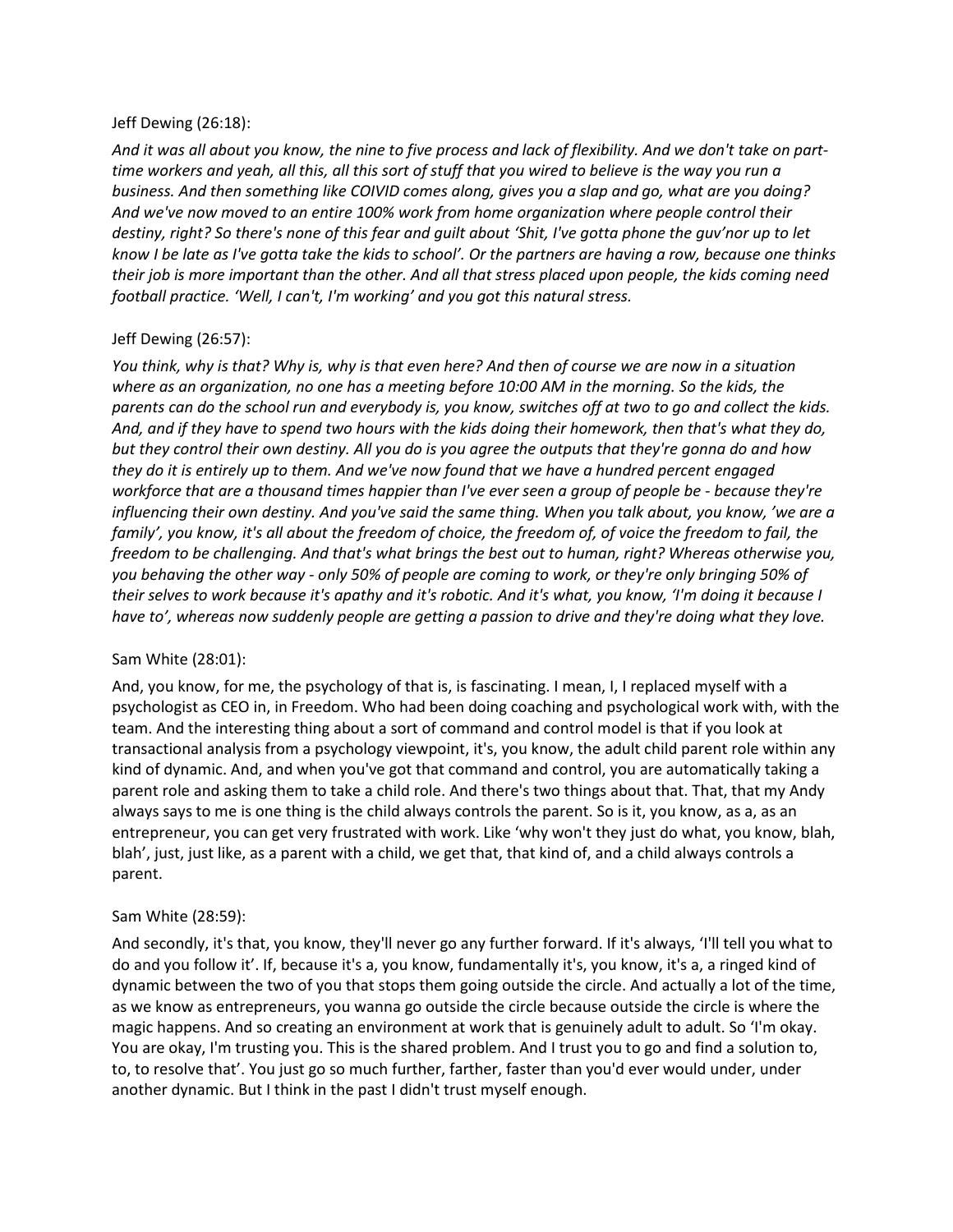### Sam White (29:56):

So I used to hire people that I thought were going to protect me from myself. So, you know, I'd hire very corporate complete opposite to me in terms of their, their type of mentality. And my view was okay, well that will that'll balance me out. But what actually ended up happening is that the culture and kind of freedom of the business was, was constrained because of that. So it's, it's exciting to me to look at it from a totally different perspective and to, to, to sort of push forward on this, this psychological approach to leadership, instead of, as you say, the traditional model.

### Jeff Dewing (30:36):

*And I guess that's about courage, right? It's the courage to say, do you know what, you know, maybe I've been getting this wrong. Maybe I need to take that risk. Maybe I need to do these things that, that suddenly just transform your life. I mean, you've just mentioned an example there where I use the term you're in the jar and can't read the label and the key is you've gotta get out the jar to be able to read the label. Right? So and how do you bring people on that journey? Well, the easiest way to bring people on the journey is someone says to me, once I do a few keynote notes and they said to me, 'so tell me, Jeff, what do you think it is that makes you know, a great leader? How can I become a better leader than I am now'?* 

### Jeff Dewing (31:10):

*And I'll just ask on one question, I'll say, 'how many decisions have you made this week'? And they'll say '5, 10, 15'. I said, what about this month? They said, '30, 40, 50'. I said 'the day you can actually say to me, you've not made a single decision this week is the day you're on a journey of becoming a great leader'. Because the whole key about bringing people on the journey is you let them and you help them work out how to find their own solutions, because the moment you give them the solution, then you've removed all accountability because when it goes wrong, it's your fault, right? And they become a robot. So when they come up with the solution, they will break their back to create the outcome. And of course the other part of being a great leader is if you're in a room in a meeting, whatever, you're the last person to speak, cause you then get the benefit and wisdom of everybody else's view. And too many people think that a leader is about giving everyone the answers. And it clearly isn't, it's about helping those people find their own answers. And that's stuff we learn as we get more experience. Right. And you obviously learn, you've learned that and, and you're executing it and you're getting a benefit of it.*

#### Sam White (32:05):

Yeah, no, totally. And it's funny because that's exactly what with Andy coming in, as CEO I've witnessed, he's incredibly good - better than I am at that resisting the urge to jump in with the solutions for them. But I think that there always does become those moments then where they're really inviting you to help support. And at what point do you also step in and support? Like, and that's always been a challenge. I think for me, is that knowing when to hold back and knowing when they need just like a little bit of a,

Jeff Dewing (32:44):

*A lift up?*

Sam White (32:44): Jump, just like, you know yeah, yeah, yeah, yeah.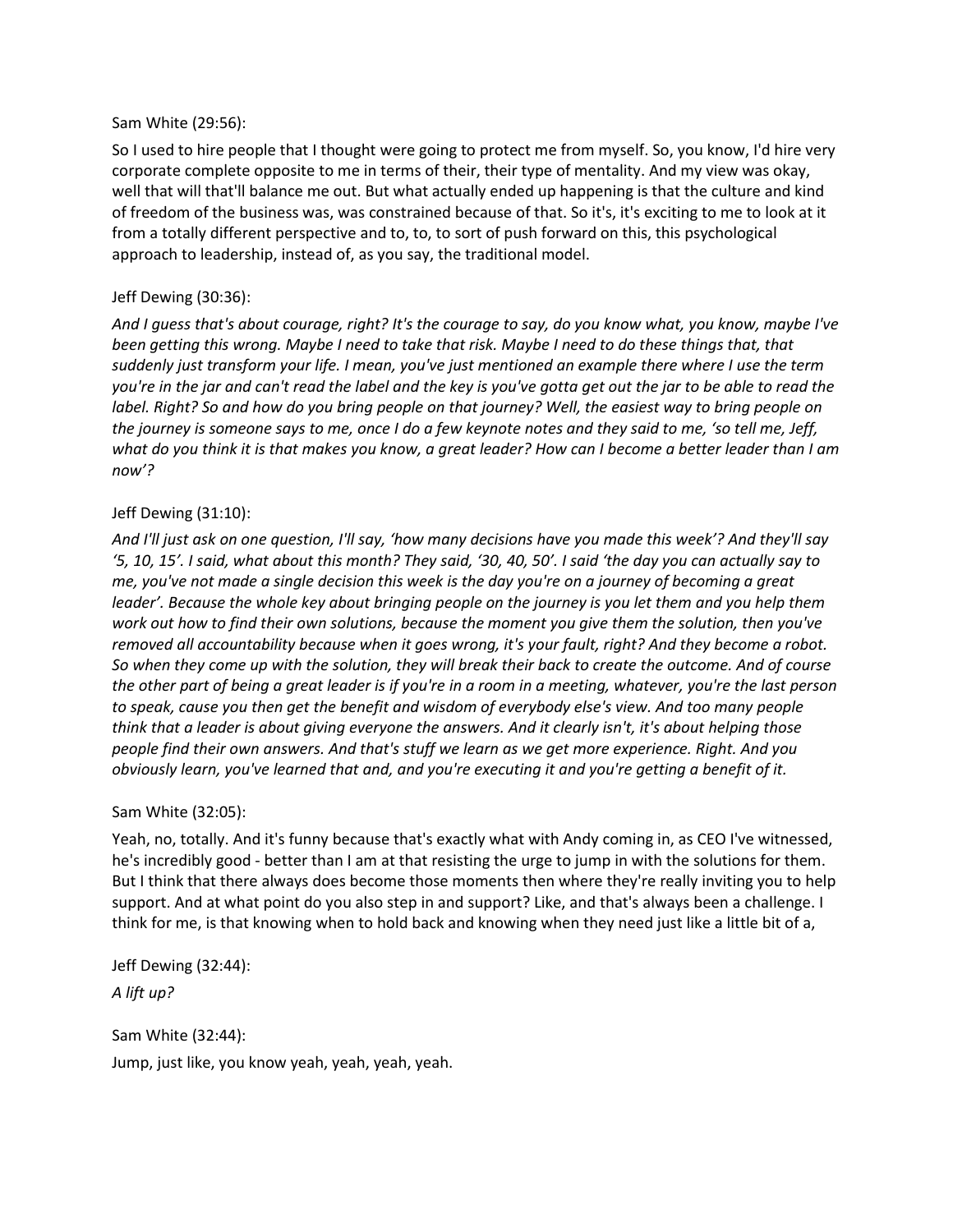Jeff Dewing (32:48):

*What we all do. Like we all do.* 

*All right, Sam, listen, we're getting to the end let's, let's sort of move on to the final one, which is a wrap up. So and this might be a bit of a challenge. Please take time to pause on it if you want to, but considering your knowledge or experience, the stuff you've been through the trauma you've suffered as well. What one piece of a device would you give anybody or a budding entrepreneur who sees that they've got a, a desire or a passion to change something in their world, but they're worried about becoming a disruptor. What one piece of advice, if there was only one, would you give that person?*

Sam White (33:26):

But they're worried about being a disruptor. Yeah. They're

Jeff Dewing (33:28): *Worried about against*

Sam White (33:30):

The, the grain.

Jeff Dewing (33:31): *Yeah.*

Sam White (33:32):

I mean the one statement that I love that gives me a great deal of comfort is 'nobody cares'. And, and by that, what I mean is that people are by-and-large, completely obsessed with themselves. And we tend to think, you know, from an ego viewpoint that everybody's looking at what we're doing and, you know, looking at ours and, and actually they're not, they're caught up in their own things. So my, my view is, you know, it's like the dance like no one's watching or, or, or, you know, any of those fantastic statements that we have, my view is from a business viewpoint, nobody cares do what you think is the right thing to do - be true to yourself in that regard. And I, I always find that, that good things come from that.

### Jeff Dewing (34:22):

*Boom, what a great saying, what a great piece of advice. I love it. I love it. And that's been absolutely fantastic. Listen, Sam, thank you so much for your time today. Really appreciate it. It's been great talking to you. I've, you know, I've heard so much stuff about you from some of our mutual friends at Thinking Hat and whatever, and it's and it's, it's been a great pleasure to actually meet you and catch up with you and and see that incredible smile, which has been fantastic. So thank you so much for joining me today and*

Sam White (34:50):

Then

Jeff Dewing (34:50):

*Ross <laugh> and hope to catch up again soon. Thank you, Sam.*